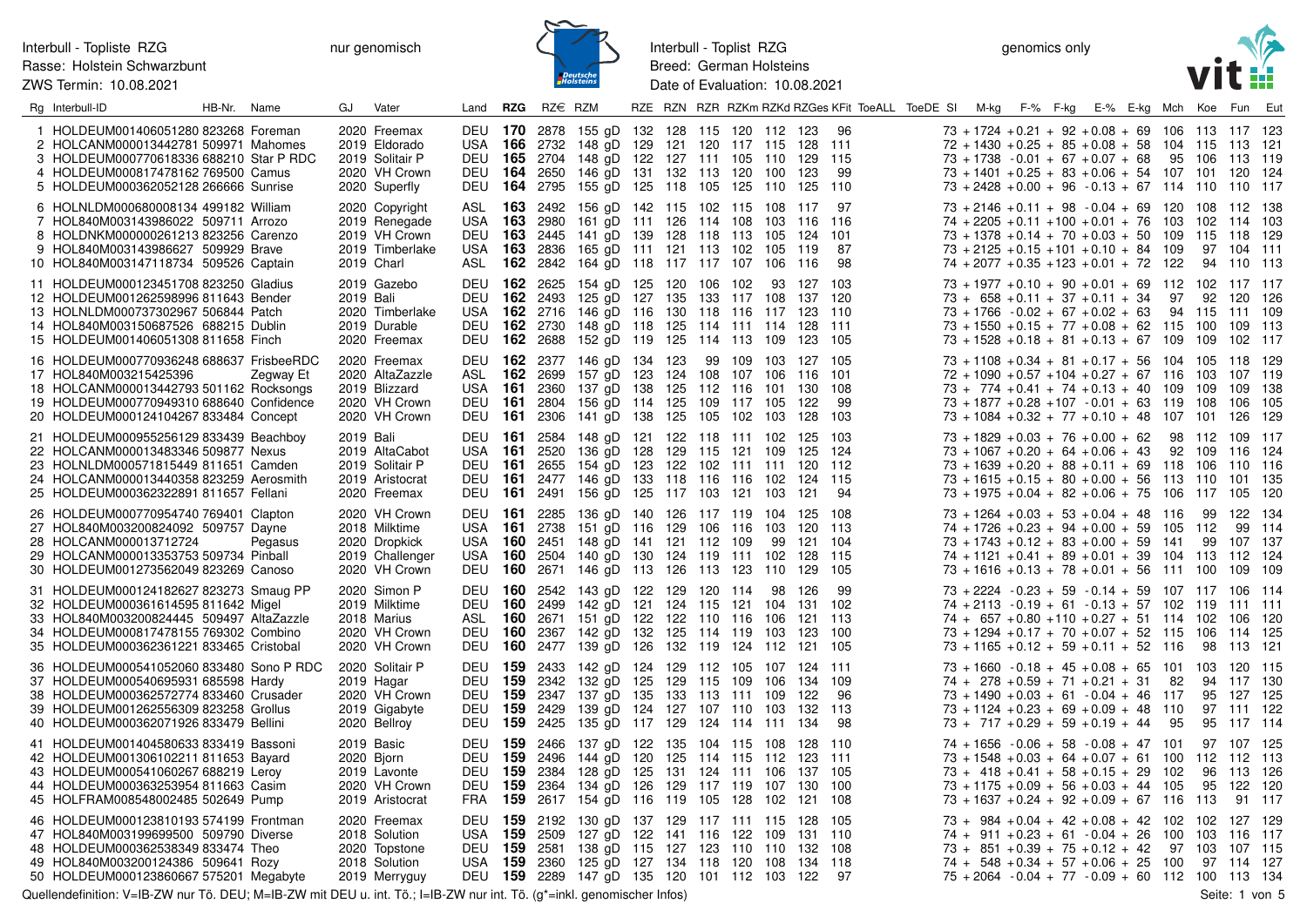ZWS Termin: 10.08.2021



Interbull - Toplist RZG Breed: German Holsteins Date of Evaluation: 10.08.2021

genomics only



| Rg Interbull-ID                                                                                                                                                                                                  | HB-Nr. Name |          | GJ        | Vater                                                                                | Land <b>RZG</b>                          | RZ€ RZM                                            |                                                                                                                                                                                                                           |  |         |    |                  |                                           | RZE RZN RZR RZKm RZKd RZGes KFit ToeALL ToeDE SI | M-kg F-% F-kg E-% E-kg Mch Koe Fun Eut                                                                                                                                                                                                                                          |  |  |                |                          |        |      |
|------------------------------------------------------------------------------------------------------------------------------------------------------------------------------------------------------------------|-------------|----------|-----------|--------------------------------------------------------------------------------------|------------------------------------------|----------------------------------------------------|---------------------------------------------------------------------------------------------------------------------------------------------------------------------------------------------------------------------------|--|---------|----|------------------|-------------------------------------------|--------------------------------------------------|---------------------------------------------------------------------------------------------------------------------------------------------------------------------------------------------------------------------------------------------------------------------------------|--|--|----------------|--------------------------|--------|------|
| 51 HOLDEUM000361629044 266363 Mirco<br>52 HOLDEUM000540769194 688639 Fresh<br>53 HOLFRAM007253843259 509948 Pellegrino<br>54 HOLDEUM000362794521 833445 Clooney<br>55 HOLDEUM000362288567 159014 Fender          |             |          |           | 2019 Mick<br>2020 Freemax<br>2019 Topnotch<br>2020 VH Crown<br>2020 Freemax          | ASL<br>DEU                               | DEU 159 2268                                       | 139 gD 135 122 118 122 106 122<br>DEU 159 2377 147 gD 133 123 108 106 107 118 103<br><b>159</b> 2493 144 gD 128 122 112 117 102<br><b>159</b> 2605 148 gD 115 121 125 125 115<br>DEU 159 2412 146 gD 122 121 107 121 114  |  |         |    |                  | 123<br>122<br>124                         | - 99<br>120<br>93<br>106                         | $72 + 1035 + 0.23 + 65 + 0.13 + 49$ 102 114 117 127<br>$73 + 1653 + 0.13 + 80 + 0.01 + 58$ 110 96 110 135<br>$74 + 1565 + 0.18 + 82 - 0.03 + 51$ 118 109<br>$73 + 1667 + 0.06 + 72 + 0.06 + 64$ 111 106 109 107<br>$73 + 1289 + 0.16 + 69 + 0.16 + 61$ 104 108 114 114          |  |  |                |                          | 97 131 |      |
| 56 HOLDEUM001262563317 833443 Crowntown<br>57 HOLDEUM000540816136 509959 Music<br>58 HOL840M003209312109 688630 Eurostar<br>59 HOLDNKM002468006017<br>60 HOL840M003200824505 509496 AltaPlinko                   |             | George   |           | 2020 Crownmax<br>2019 Pursuit<br>2020 Omaz Fynn<br>2020 Simon P<br>2018 Marius       | DEU<br>ASL<br><b>DEU</b><br>ASL          | <b>159</b> 2485                                    | 147 gD 120 123 107 114 115<br><b>158</b> 2306 144 gD 134 120 109 118<br>158 2722 157 qD 110 127 103 110<br><b>158</b> 2416 141 gD 122 122 117 121 106<br>ASL 158 2807 163 gD 103 118 107 109                              |  |         |    | 97<br>99<br>103  | 125<br>-124<br>114<br>128<br>119          | 94<br>89<br>110<br>105<br>108                    | $73 + 1561 + 0.15 + 78 + 0.05 + 59$ 106 100 113 115<br>73 + 1637 + 0.13 + 80 - 0.03 + 52 114 113 112 127<br>$73 + 2166 + 0.13 + 100 - 0.05 + 68$ 104 113 108 101<br>$73 + 1768 - 0.13 + 54 - 0.01 + 59$ 103 111 108 117<br>$74 + 1282 + 0.60 + 117 + 0.27 + 74$ 113             |  |  |                | - 96                     | 109    | - 96 |
| 61 HOLCANM000013353688 509730 Bennie<br>62 HOL840M003148279820 509636 Revelation<br>63 HOLDEUM000362322917 575203 Moonwalker<br>64 HOLDEUM000123926900 575204 Hunting<br>65 HOLDEUM000362793836 797640 Dallas Pp |             |          |           | 2019 Timberlake<br>2018 Solution<br>2020 Merryguy<br>2019 Honda<br>2020 Simon P      | DEU                                      |                                                    | ASL 158 2482 163 gD 126 114 97 111 103 111<br>USA 158 2443 137 gD 121 132 110 124 105<br><b>158</b> 2482 159 gD 124 115 105 111<br>DEU 158 2229 154 gD 137 113 100 109<br>ASL 158 2447 149 gD 120 120 107 114 101 125 104 |  |         |    | 99<br>103        | 129 111<br>118<br>118                     | -95<br>91<br>94                                  | $73 + 2477 + 0.01 + 99 - 0.02 + 83$ 119 117 106 116<br>$74 + 1319 + 0.12 + 65 - 0.01 + 44$ 114 104 102 120<br>$74 + 2155 + 0.10 + 96 + 0.00 + 74$ 123 105 107 118<br>$74 + 1659 + 0.10 + 76 + 0.16 + 75$ 126 105 108 134<br>$73 + 2003 - 0.06 + 71 - 0.01 + 67$ 103 113 112 111 |  |  |                |                          |        |      |
| 66 HOLDEUM000123860591 833431 Gigaliner<br>67 HOLBELM000614585753<br>68 HOL840M003205149655 509742 Fragrant<br>69 HOLNLDM000620153335 509681 Pikachu<br>70 HOLDEUM000770822795 688209 Linux                      |             | Jamai    |           | 2019 Gigabyte<br>2020 Crownmax<br>2019 AltaCabot<br>2019 Charl<br>2019 Lightstar     | NLD<br>ASL <b>158</b> 2523<br>ASL<br>DEU | <b>158</b> 2324                                    | DEU 158 2472 150 gD 123 123 109 115 101 118 109<br>138 gD 128 129<br>144 gD 117 123 109 115<br><b>158</b> 2515 158 gD 121 114 109 111 109<br><b>158</b> 2417 145 gD 125 124 110 114 106                                   |  | 101 119 |    | 111              | 117 124<br>125 121<br>114 102<br>126      | 104<br>91                                        | $73 + 1925 + 0.02 + 77 - 0.01 + 65$ 114 104 116 113<br>73 + 949 + 0.25 + 64 + 0.13 + 47 106 87 124 125<br>$73 + 660 + 0.58 + 86 + 0.24 + 48$<br>$75 + 1886 + 0.26 + 104 + 0.04 + 69$ 110 104 113 114<br>$74 + 1353 + 0.28 + 85 + 0.04 + 51$ 120 106 109 119                     |  |  | 95 101 109 117 |                          |        |      |
| 71 HOLDEUM001505012868 833457 Crespo RDC<br>72 HOLDEUM001262553200<br>73 HOL840M003149934625 509538 Hurley<br>74 HOLDEUM000361913231 833407 Babalou<br>75 HOLGBRM933100934464 509752 Seabiscuit                  |             | Talisman | 2019 Bali | 2020 Crownmax<br>2020 Simon P<br>2019 Huey<br>2019 Outback                           | DEU<br>ESP<br>DEU<br>ASL                 | <b>158</b> 2481<br><b>157</b> 2305                 | 152 gD 126 117 105 116<br><b>158</b> 2242 136 gD 129 124 108 114<br>DEU 158 2271 140 gD 129 124 110 104 100<br>158 2500 137 gD 114 126 121 108<br>138 gD 123 127 109 111 110                                              |  |         |    | 98<br>107        | 107 119<br>133 108<br>- 126<br>133<br>131 | - 103<br>108<br>113<br>94                        | $73 + 2369 + 0.01 + 94 - 0.17 + 61$ 117 106 116 115<br>$73 + 1469 - 0.02 + 55 - 0.02 + 48$ 110 106 121 118<br>$74 + 952 + 0.40 + 81 + 0.09 + 42$ 98 103 112 130<br>$73 + 1233 + 0.18 + 68 + 0.00 + 42$ 90<br>$73 + 1293 + 0.05 + 56 + 0.06 + 51$ 106                            |  |  |                | 94 114 114<br>95 113 122 |        |      |
| 76 HOLDEUM000362322990 811644 Barton<br>77 HOL840M003215425490<br>78 HOLDEUM001505012806<br>79 HOLDEUM000362217817 833468 Codex<br>80 HOL840M003146638498 509422 Adaway                                          |             | Gonzo    | 2018 Rio  | 2019 Basic<br>2020 AltaZazzle<br>2019 Gywer RDC<br>2020 Copyright                    | ASL<br>ESP                               | <b>157</b> 2250                                    | DEU 157 2373 133 gD 125 133 116 116 107 128 104<br><b>157</b> 2484 150 gD 125 119 112 112 108<br>137 gD 137 122 110 110 113<br>DEU 157 2356 137 gD 126 129 114 116<br>ASL 157 2507 151 gD 118 120 109 128 112             |  |         |    | 108              | 119<br>125<br>126<br>117                  | 103<br>109<br>93<br>-92                          | $74 + 980 + 0.22 + 62 + 0.03 + 37$ 111 91 110 128<br>$72 + 934 + 0.64 + 105 + 0.17 + 51$ 118 104 100 127<br>$73 + 1819 - 0.06 + 64 - 0.15 + 45$ 110 116 128 120<br>$73 + 1386 + 0.04 + 59 + 0.00 + 47$ 109 104 112 122<br>$74 + 2576 - 0.23 + 73 - 0.14 + 70$ 106 114 106 112   |  |  |                |                          |        |      |
| 81 HOLDEUM000362572955 811647 Gorius<br>82 HOLNLDM000671960065 688632 Signal P<br>83 HOLDEUM000817762475 769505 Bowie<br>84 HOLDEUM000362934786 833477 Newyorker<br>85 HOLDEUM000541057559 266282 Metro          |             |          |           | 2019 Gigabyte<br>2020 Simon P<br>2020 Belami<br>2020 Nemo<br>2019 Merryguy           | DEU<br>DEU<br>DEU<br>DEU                 | <b>157</b> 2183<br><b>157</b> 2369                 | 131 gD 137 128 115 113 106<br><b>157</b> 2173 132 gD 134 128 114 122 102<br>DEU 157 2481 150 gD 120 122 106 118<br>140 gD 126 125 112 123<br><b>157</b> 2597 157 gD 118 118 100 115 100                                   |  |         |    | 100<br>111       | 127 105<br>126<br>120<br>123<br>118       | 101<br>98<br>99<br>105                           | $73 + 962 + 0.09 + 48 + 0.08 + 41$ 109 107 119 129<br>$73 + 950 + 0.15 + 54 + 0.07 + 40$ 98 118 114 128<br>$73 + 1535 + 0.23 + 86 + 0.08 + 61$ 110 105 105 118<br>$73 + 1402 + 0.08 + 64 + 0.03 + 52$ 116 104 106 124<br>$74 + 1484 + 0.51 + 116 + 0.08 + 60$ 118 109 116 103   |  |  |                |                          |        |      |
| 86 HOLDEUM000540355393 688214 Domino<br>87 HOLDEUM000362537676<br>88 HOLCANM000013269228 509675 Public<br>89 HOLDEUM001262594509 823260 Rajano<br>90 HOLNLDM000585455134 688634 Enjoy                            |             | Theodor  |           | 2019 Durable<br>2020 Timberlake<br>2018 Marius<br>2019 Rafting<br>2020 Entity        | ASL<br>DEU<br>DEU                        | USA 157 2527<br><b>157</b> 2276<br><b>157</b> 2522 | DEU 157 2705 148 gD 109 125 113 107 114 122 125<br><b>157</b> 2276 137 gD 128 126 117 100<br>157 gD 120 118 107 111<br>151 gD 132 113 101 109<br>143 gD 118 127 110 121 105                                               |  |         |    | 102<br>103<br>96 | 129<br>113<br>121<br>122                  | 103<br>103<br>106<br>115                         | $73 + 1784 + 0.02 + 72 + 0.03 + 65$ 112 94 107 106<br>$73 + 1345 + 0.00 + 53 + 0.04 + 51$ 104 105 105 130<br>$74 + 1739 + 0.26 + 99 + 0.09 + 69$ 112 105 112 112<br>$73 + 2141 - 0.02 + 82 - 0.07 + 65$ 107 117 113 124<br>$73 + 1429 + 0.19 + 78 + 0.02 + 51$ 114 106 109 110  |  |  |                |                          |        |      |
| 91 HOLDEUM000363206549 266660 Sunny P<br>92 HOLDEUM000362323881 811659 Crispin<br>93 HOLDEUM000541150852 158530 Apache<br>94 HOLDEUM000362792090 499189 Chicago P<br>95 HOLDEUM001406051353 833461 Cateye        |             |          |           | 2020 Simon P<br>2020 Copyright<br>2020 Aristocrat<br>2020 VH Crown<br>2020 Copyright | <b>DEU</b><br>DEU                        | DEU 157 2196                                       | <b>157</b> 2251 140 gD 128 124 111 112<br>132 gD 137 124 115 113<br>DEU 157 2419 148 gD 124 118 110 115<br><b>157</b> 2552 140 gD 110 131 122 111 112<br>DEU 157 2439 157 gD 125 114 109 117 109                          |  |         |    | 98<br>112<br>93  | 126<br>127<br>125<br>127<br>112           | 101<br>97<br>100<br>92<br>89                     | $73 + 1257 + 0.11 + 61 + 0.09 + 53$ 105 102 110 128<br>$73 + 1325 + 0.10 + 63 - 0.08 + 36$ 100<br>$73 + 1528 + 0.17 + 80 + 0.07 + 60$ 113 113 105 118<br>$73 + 1449 + 0.14 + 73 - 0.02 + 48$ 107 89 109 110<br>$73 + 2383 - 0.03 + 89 - 0.06 + 74$ 112 119 115 110              |  |  |                | 98 119 136               |        |      |
| 96 HOLDEUM000956066853 769501 Corelli<br>97 HOLDEUM000541264462 688638 Mondego<br>98 HOLDEUM000540816130 689395 Preco<br>99 HOLDEUM000362080669 823263 Gallius<br>100 HOLDEUM000362572632 833470 Hilton          |             |          |           | 2020 Copyright<br>2020 Masters<br>2019 Pursuit<br>2019 Gywer RDC<br>2020 Husky       | DEU                                      | <b>157</b> 2295                                    | DEU 157 2517 149 gD 119 120 113 119 110 118 105<br>DEU 157 2341 131 gD 120 128 129 130 108<br>142 gD 127 121 115 109<br>DEU 157 2227 142 gD 133 116 113 106 107 127 102<br>DEU 157 2445 139 gD 116 127 115                |  |         | 96 |                  | 130<br>97 126<br>97 135 111               | 105<br>105                                       | $73 + 1827 + 0.15 + 89 - 0.04 + 58$ 105 100 110 117<br>$73 + 956 + 0.07 + 45 + 0.08 + 41$ 105 107 109 116<br>$73 + 937 + 0.35 + 74 + 0.17 + 50$ 102 118 107 122<br>$73 + 1484 + 0.14 + 74 + 0.00 + 50$ 112 112 116 123<br>$74 + 724 + 0.45 + 76 + 0.17 + 43$ 112 94 103 119     |  |  |                |                          |        |      |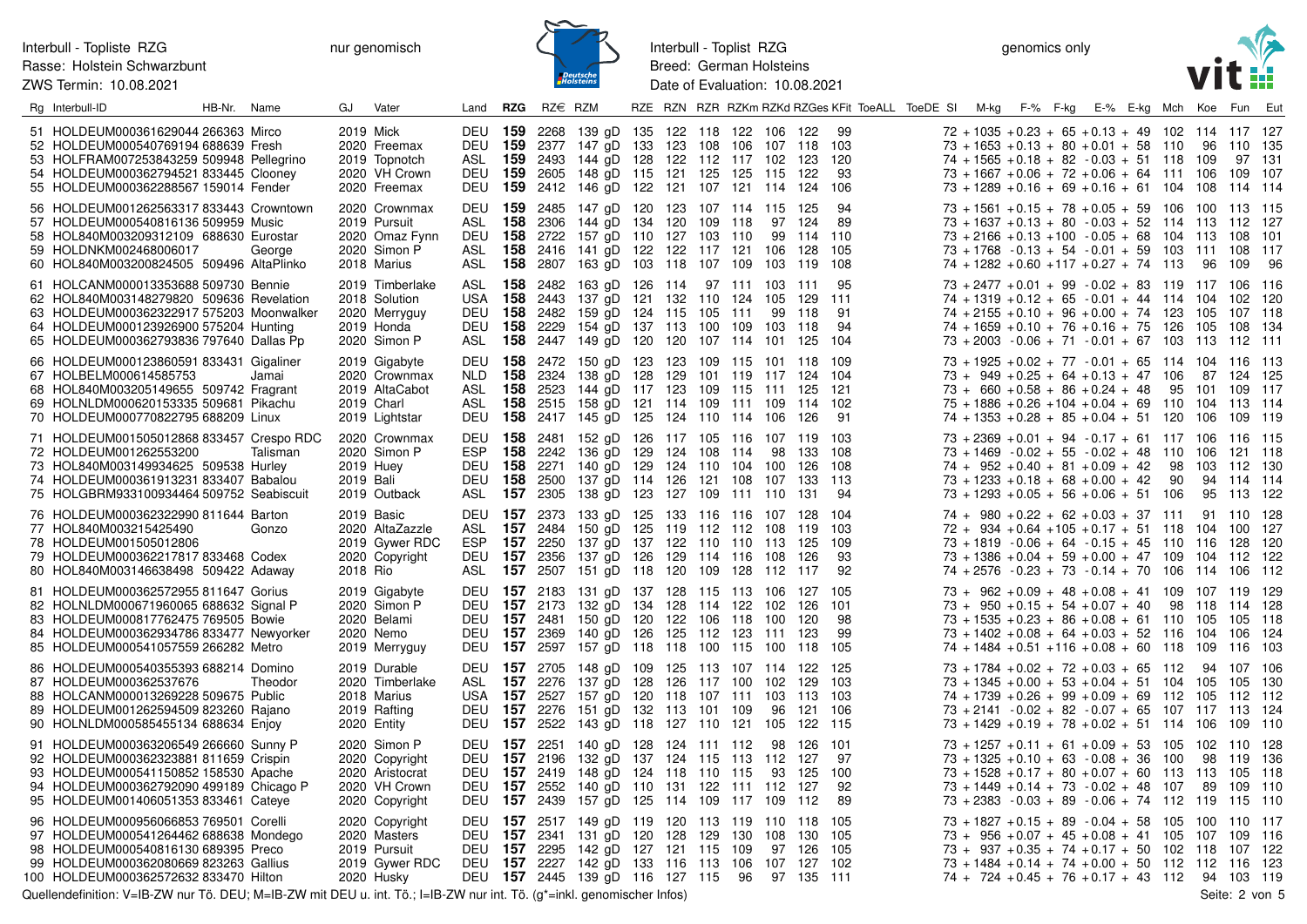## Interbull - Topliste RZG Rasse: Holstein Schwarzbunt ZWS Termin: 10.08.2021

nur genomisch



Interbull - Toplist RZG Breed: German Holsteins Date of Evaluation: 10.08.2021

genomics only



| Rg Interbull-ID                                                                                                                                                                                                        | HB-Nr. Name | GJ        | Vater                                                                                | Land <b>RZG</b>                               |                         | $RZ \in RZM$                                                      |                                                                                                                                                                                                                                                           |  |  |                    |                       | RZE RZN RZR RZKm RZKd RZGes KFit ToeALL ToeDE SI M-kg F-% F-kg E-% E-kg Mch Koe Fun Eut |                                                                                                                                                                                                                                                                               |  |  |      |                        |                          |       |
|------------------------------------------------------------------------------------------------------------------------------------------------------------------------------------------------------------------------|-------------|-----------|--------------------------------------------------------------------------------------|-----------------------------------------------|-------------------------|-------------------------------------------------------------------|-----------------------------------------------------------------------------------------------------------------------------------------------------------------------------------------------------------------------------------------------------------|--|--|--------------------|-----------------------|-----------------------------------------------------------------------------------------|-------------------------------------------------------------------------------------------------------------------------------------------------------------------------------------------------------------------------------------------------------------------------------|--|--|------|------------------------|--------------------------|-------|
| 101 HOLDEUM000361985926 619209 Gundoll<br>102 HOLDEUM000123750148<br>103 HOLDEUM000540362468 265895 Calvin<br>104 HOLDEUM000817167314 769110 Skylight<br>105 HOLDEUM000770936193 688631 Cosinus                        | Rairiz      |           | 2019 Gywer RDC<br>2019 Rafting<br>2018 Casino<br>2019 Skywalker<br>2020 VH Crown     | ESP<br>DEU<br><b>DEU 157</b>                  |                         | 2236                                                              | DEU 157 2291 131 gD 131 126 121 108 119 126 119<br><b>157</b> 2173 139 gD 135 119 107 110<br>DEU 157 2431 150 gD 123 118 102 114 109 121 108<br><b>157</b> 2304 135 gD 121 124 126 110 110 130 109<br>139 gD 134 120 105 116 110                          |  |  |                    | 96 126 113<br>127     | 99                                                                                      | $73 + 1533 - 0.14 + 44 - 0.09 + 43$ 109<br>$73 + 955 + 0.31 + 71 + 0.12 + 45$ 97 106 118 132<br>$75 + 1996 + 0.01 + 80 - 0.03 + 65$ 114 102 122 110<br>$74 + 1102 + 0.06 + 50 + 0.09 + 47$<br>$73 + 1033 + 0.39 + 83 + 0.04 + 40$ 115 104 117 126                             |  |  | 98   |                        | 99 124 122<br>94 115 121 |       |
| 106 HOLDEUM000361907418 823270 Cornetto<br>107 HOL840M003203361379 686128 Highway<br>108 HOLDEUM000667412465 619211 Balingo<br>109 HOLDEUM000362400775 833450 Laola<br>110 HOLDEUM001504861576                         | Galon       | 2019 Bali | 2020 Chilton<br>2018 Huey<br>2020 Lavonte<br>2019 Gywer RDC                          | DEU<br><b>DEU</b><br>DEU<br>DEU<br>ESP        |                         | <b>157</b> 2413<br>157 2240<br><b>157</b> 2465<br><b>157</b> 2243 | 135 gD 119 134 118 118 110 120 103<br>135 gD 134 126 110 121 109 122<br>145 gD 116 122 115 108 106 125<br><b>157</b> 2354 139 gD 123 127 110 107 105 126<br>135 gD 129 126 109 109 113 128                                                                |  |  |                    |                       | - 105<br>119<br>- 103<br>107                                                            | $72 + 1197 + 0.08 + 56 + 0.05 + 46$<br>$74 + 963 + 0.36 + 76 + 0.02 + 35$ 109 106 110 133<br>$74 + 1598 + 0.01 + 63 + 0.06 + 62$ 113<br>$73 + 400 + 0.68 + 86 + 0.25 + 39$ 100 112 116 113<br>$73 + 2277 - 0.42 + 38 - 0.20 + 53$ 106                                         |  |  | - 96 | 101 112 117<br>104 121 | 94 121 105               | - 121 |
| 111 HOLNLDM000673698942 509834 Tornado<br>112 HOLDEUM000361214527 833403 Proximo<br>113 HOLDEUM000541315718 159012 Frieso<br>114 HOLDEUM000362802978 833444 Melbourne<br>115 HOLDEUM000363376725 266670 Beluga         |             |           | 2019 Skywalker<br>2019 Prosperous<br>2020 Freemax<br>2020 Merryguy<br>2020 Best Benz | DEU                                           | 156                     | DEU 156 2369<br>2202                                              | NLD 156 2337 147 gD 121 117 108 114 115 121 105<br>146 gD 124 119 107 112 105 125 102<br>142 gD 136 118 112 113 110 118<br>DEU 156 2337 145 gD 122 118 111 118 106 123<br>DEU 156 2432 142 gD 114 132 122 109 100 120                                     |  |  |                    |                       | 109<br>103<br>-95                                                                       | $74 + 1668 - 0.02 + 64 + 0.09 + 67$ 101 107 119 111<br>$74 + 1690 + 0.16 + 85 - 0.03 + 54$ 116 109 110 116<br>$73 + 1655 - 0.02 + 63 + 0.00 + 57$ 111 109 122 124<br>$74 + 1629 + 0.03 + 68 + 0.04 + 60$ 107<br>$73 + 1380 + 0.06 + 61 + 0.09 + 57$ 99                        |  |  |      |                        | 86 115 124<br>92 110 116 |       |
| 116 HOLDEUM000362278563 833440 Timezone<br>117 HOLDEUM001273565891 811662 Crimoni<br>118 HOLDEUM001273500181 811654 Sinan PP<br>119 HOLDEUM000362322855 833472 Forester<br>120 HOLNLDM000567144841 833491 Charmander   |             |           | 2020 Timberlake<br>2020 Chilton<br>2020 Simon P<br>2020 Freemax<br>2020 Copyright    | <b>DEU</b><br>DEU<br><b>DEU 156</b><br>DEU    | <b>DEU 156</b><br>156   | 2440                                                              | 2371 138 gD 125 128 113 116 101 122<br>142 gD 118 125 113 116 107 124 101<br><b>156</b> 2367 147 gD 123 123 103 103 100<br>2334 151 gD 126 115 103 111 101<br><b>156</b> 2345 146 gD 125 120 109 113 109                                                  |  |  |                    | 123<br>120<br>120     | - 101<br>-98<br>104<br>106                                                              | $73 + 1486 + 0.16 + 76 - 0.08 + 41$ 97 100 117 121<br>$72 + 1561 + 0.07 + 69 - 0.01 + 52$ 103 102 106 118<br>$73 + 1868 - 0.02 + 71 - 0.01 + 63$ 115 103 110 118<br>$73 + 1588 + 0.24 + 89 + 0.07 + 62$ 110 113 110 118<br>$73 + 1632 + 0.04 + 69 + 0.06 + 62$ 117 108        |  |  |      |                        | 102 124                  |       |
| 121 HOLDEUM000362323860 811656 Casio<br>122 HOLDEUM001306102292 266588 Simba P<br>123 HOLDEUM000540908991 823265 Springstee<br>124 HOL840M003215425311 501167 Delap<br>125 HOLDEUM000362351658 499170 Calvados         |             |           | 2020 Chilton<br>2020 Simon P<br>2020 Soundcloud<br>2020 Fastball<br>2020 VH Crown    | DEU<br>DEU<br>DEU                             | 156                     | <b>156</b> 2329<br><b>156</b> 2291<br>USA <b>156</b> 2325<br>2288 | 141 gD 126 124 115 120 109 118<br>147 gD 124 118 114 109 105 121<br>DEU 156 2351 148 gD 123 120 105 107<br>141 gD 131 120 117 115 110 119<br>148 gD 129 119 110 118                                                                                       |  |  | 98                 | 96 124<br>117         | 99<br>98<br>97<br>109<br>-91                                                            | $73 + 1659 + 0.00 + 65 - 0.03 + 54$ 101 108 124 114<br>$73 + 1257 + 0.20 + 71 + 0.17 + 62$ 106 118 121 107<br>$73 + 1424 + 0.24 + 83 + 0.09 + 59$ 115<br>$72 + 1170 + 0.34 + 83 + 0.03 + 44$ 113 112 104 130<br>$73 + 1540 + 0.27 + 91 + 0.02 + 55$ 113 108 117 118           |  |  |      |                        | 93 107 124               |       |
| 126 HOLDEUM000362156607 266353 Samuel P<br>127 HOLDEUM001269506693 811638 Spirit<br>128 HOLCANM000013615800 688216 Factory<br>129 HOLDEUM000541272202 266494 Caruso<br>130 HOLBELM000018941097                         |             |           | 2019 Solitair P<br>2019 Starello<br>2019 Hothand<br>2020 Chilton<br>2019 Skywalker   | DEU<br>DEU                                    | 156<br><b>DEU 156</b>   | <b>156</b> 2419                                                   | DEU 156 2397 146 gD 124 120 106 110 106 121 115<br>2331 136 gD 124 128 117 115 110 122 102<br>156 gD 125 113<br>2265 137 gD 126 124 127 116 107 121 100<br>ASL 156 2256 149 gD 131 109 107 118 109 119 112                                                |  |  | 98 115 108 115 111 |                       |                                                                                         | $73 + 1696 + 0.07 + 74 + 0.01 + 60$ 117 109 112 114<br>$73 + 1533 - 0.01 + 59 - 0.05 + 47$ 99 102 117 119<br>$73 + 2104 + 0.05 + 89 + 0.00 + 71$ 119 101 118 114<br>$73 + 1062 + 0.21 + 65 + 0.07 + 44$ 97 110 114 121<br>$74 + 1511 + 0.27 + 90 + 0.05 + 57$ 107 112 117 122 |  |  |      |                        |                          |       |
| 131 HOLDEUM000362794709 575208 Reflection<br>132 HOLDEUM000667390984 619218 Subento<br>133 HOLDNKM000000260958 509820 Nader<br>134 HOLDEUM000541305098 823274 Rodney<br>135 HOLDEUM000362322924                        |             |           | 2020 Radar<br>2019 Subzero<br>2019 Norland<br>2020 Rafinha<br>2020 Simon P           | DEU<br><b>DEU</b><br>ASL<br>DEU<br><b>ESP</b> | 156<br>156              | <b>156</b> 2365<br><b>156</b> 2396<br><b>156</b> 2350<br>2296     | 149 gD 126 120 106 111 103 116 108<br>144 gD 118 129 113 104<br>2312 130 gD 120 127 117 118 118 134 113<br>140 qD 127 123 108 110 108<br>139 gD 125 126 108 117 106 125                                                                                   |  |  |                    | 98 120 100<br>124 109 | -93                                                                                     | $73 + 1589 + 0.16 + 80 + 0.06 + 61$ 114 103 109 123<br>$75 + 1130 + 0.26 + 73 + 0.16 + 56$ 105<br>$73 - 66 + 0.63 + 59 + 0.37 + 34$ 104 102 110 117<br>$73 + 1495 + 0.19 + 80 - 0.06 + 44$ 112 103 109 124<br>73 + 1221 + 0.19 + 68 + 0.06 + 48 115 106 111 118               |  |  |      |                        | 97 109 117               |       |
| 136 HOLDEUM001404580609 833324 Lenovo<br>137 HOLDEUM001406051335 833462 Colobus<br>138 HOLDNKM003200304545 575207 Facetime<br>139 HOLDEUM001269513585 575205 VH Torvald<br>140 HOL840M003007971552 509529 Sahab        |             |           | 2018 Legendary<br>2020 Copyright<br>2020 Freemax<br>2019 Topmodel<br>2018 Dynasty    | DEU<br>DEU<br><b>DFS</b>                      | - 156<br>USA <b>156</b> | DEU 156 2535<br>2180<br><b>156</b> 1987<br>2453                   | 152 gD 113 119 108 111 114 119 110<br>141 gD 136 116 109 120 110 121 107<br>135 gD 143 122 105 107 103 124<br><b>156</b> 2243 129 gD 127 127 120 112 115 132 110<br>148 gD 118 125 107 109 100                                                            |  |  |                    | 120                   | -98<br>106                                                                              | 75 + 1574 + 0.34 + 101 + 0.04 + 59 105 112 107 106<br>$73 + 1258 + 0.20 + 71 + 0.06 + 50$ 110 118 102 136<br>$73 + 875 + 0.26 + 63 + 0.10 + 41$ 104 114 122 134<br>$73 + 530 + 0.30 + 52 + 0.15 + 34$ 105 102 116 121<br>$74 + 1377 + 0.34 + 92 + 0.06 + 53$ 109 115 105 112  |  |  |      |                        |                          |       |
| 141 HOLDEUM000361760947 833430 Landlord<br>142 HOLDEUM000123860587 574195 Guitar<br>143 HOLNLDM000948855759 688636 Sampler PP<br>144 HOLDEUM000362754386 266373 Sussex<br>145 HOLDEUM000770887388 688633 Arriba        |             |           | 2019 Lenovo<br>2019 Gigabyte<br>2020 Simon P<br>2020 Suprem<br>2020 Aristocrat       | <b>DEU</b><br>DEU<br>DEU                      | <b>DEU 156</b><br>156   | <b>156</b> 2205<br><b>156</b> 2316<br>2219<br>DEU 156 2099        | 133 gD 125 125 116 105 101 133<br>144 gD 128 124 113 115 105 115<br>140 gD 127 121 105 112 104<br>2295 152 gD 126 116 105 117<br>132 gD 137 124 108 129 105 125                                                                                           |  |  | 98                 | 126<br>115            | - 106<br>- 103<br>107<br>99<br>101                                                      | $73 + 199 + 0.64 + 72 + 0.26 + 33$ 102 110 104 126<br>$73 + 2188 - 0.20 + 62 - 0.11 + 61$ 116 101 114 122<br>$73 + 936 + 0.29 + 68 + 0.17 + 50$ 102 115 123 112<br>$73 + 2139 - 0.10 + 72 - 0.01 + 72$ 104 117 116 114<br>$73 + 1074 + 0.06 + 49 + 0.06 + 43$ 112 107 110 135 |  |  |      |                        |                          |       |
| 146 HOLDEUM000540625407 688645 Hollywood<br>147 HOLDEUM000362020431 158522 Bacardi<br>148 HOL840M003209481167 509826 BurningHot<br>149 HOLDEUM001405898775 833412 Richmond<br>150 HOLCANM000013353569 509645 Manhattan |             | 2019 Rio  | 2020 Howler<br>2019 Builder P<br>2019 Bundle<br>2019 Positive                        | DEU<br>DEU                                    |                         |                                                                   | DEU 156 2409 141 gD 116 129 115 110 105 124<br>DEU 156 2251 142 gD 128 121 101 107 105 126<br><b>156</b> 2312 141 gD 126 121 113 113 106 121 112<br><b>156</b> 2395 132 gD 115 125 123 131 120 133 100<br>ASL 156 2308 139 gD 127 125 111 111 106 124 101 |  |  |                    |                       | - 97<br>102                                                                             | $73 + 1604 + 0.00 + 63 - 0.01 + 53$ 108<br>$73 + 775 + 0.48 + 81 + 0.20 + 48$ 115 101 119 119<br>$73 + 697 + 0.57 + 87 + 0.18 + 43$ 111 102 116 119<br>$74 + 1075 + 0.17 + 60 + 0.00 + 37$ 104 123 109 102<br>$74 + 907 + 0.45 + 84 + 0.09 + 40$ 117 113 101 124              |  |  |      | 97 104 118             |                          |       |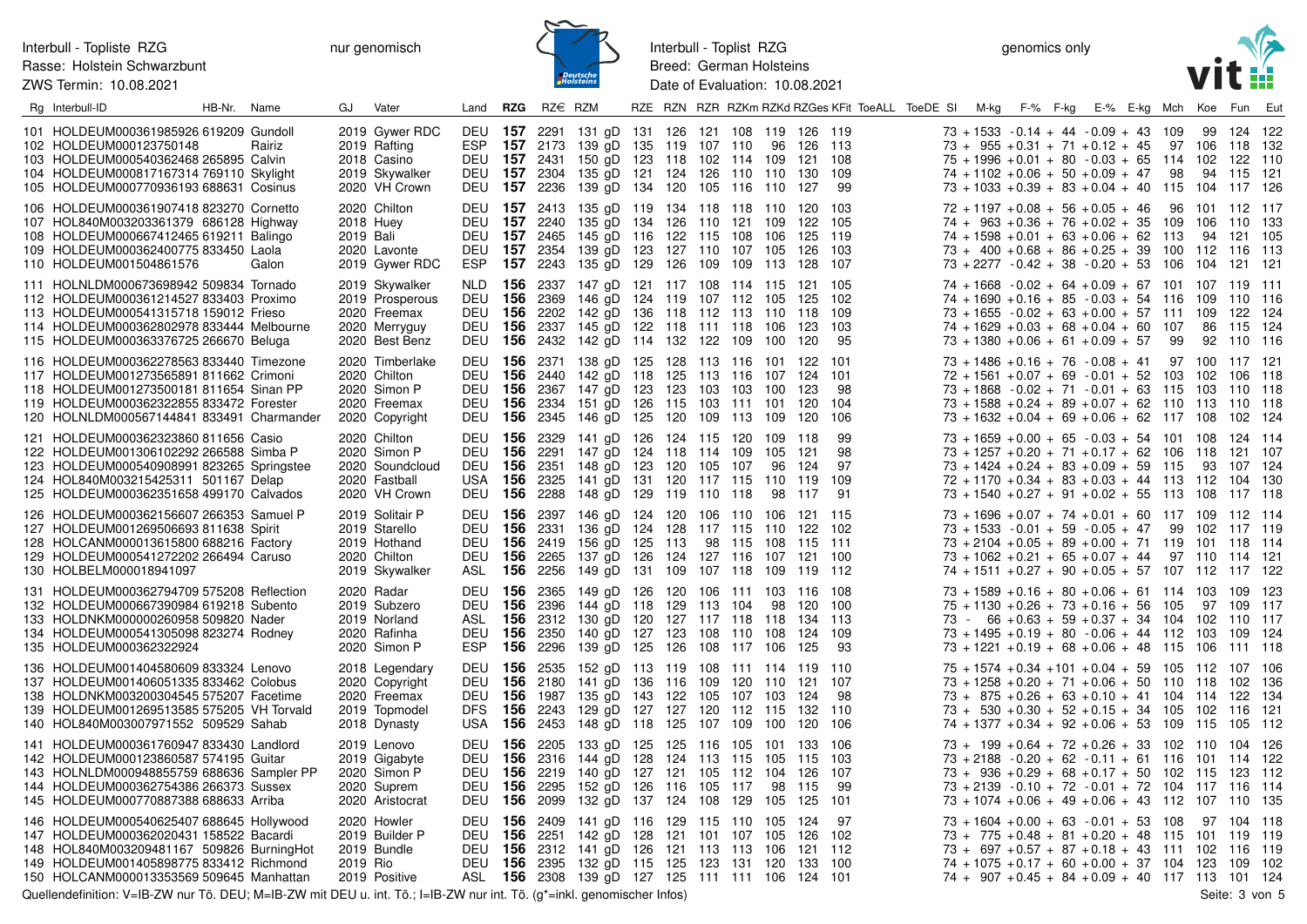ZWS Termin: 10.08.2021



Interbull - Toplist RZG Breed: German Holsteins Date of Evaluation: 10.08.2021

genomics only



| Rg Interbull-ID                                                                                                                                                                                                    | HB-Nr. Name |                               | GJ        | Vater                                                                                 | Land                                | <b>RZG</b>                    | RZ€ RZM                         |                                                                                                                                                                                                               |     |                                    |            |           |                                     | RZE RZN RZR RZKm RZKd RZGes KFit ToeALL ToeDE SI | M-kg                                                                                                                                                                                                                             | F-% F-kg |  | E-% E-kg Mch |                    | Koe Fun Eut                                         |                                      |                                   |
|--------------------------------------------------------------------------------------------------------------------------------------------------------------------------------------------------------------------|-------------|-------------------------------|-----------|---------------------------------------------------------------------------------------|-------------------------------------|-------------------------------|---------------------------------|---------------------------------------------------------------------------------------------------------------------------------------------------------------------------------------------------------------|-----|------------------------------------|------------|-----------|-------------------------------------|--------------------------------------------------|----------------------------------------------------------------------------------------------------------------------------------------------------------------------------------------------------------------------------------|----------|--|--------------|--------------------|-----------------------------------------------------|--------------------------------------|-----------------------------------|
| 151 HOLDEUM000541057719 833458 Innocent<br>152 HOLDEUM000362934603 823271 Felino<br>153 HOLCANM000012948867 509179 Bjorn<br>154 HOL840M003148279634 509385 Superfly<br>155 HOLDEUM000667390953 619228 Crusoe       |             |                               |           | 2020 Indulge<br>2020 Freemax<br>2017 Guarantee<br>2018 Radical<br>2020 VH Crown       | <b>DEU 155</b><br>USA<br>USA        |                               |                                 | DEU 155 2312 150 qD 132 118 102 105 100 116 115<br>2370 142 gD 121 123 110 113 111 125<br><b>155</b> 2395 142 gD 116<br><b>155</b> 2545 144 gD 106 128 108 120 111 123<br>DEU 155 2148 139 gD 133 121 107 116 |     | 124 115 115 116 124 108            |            | 98        | 123                                 | -96<br>107<br>97                                 | $73 + 1402 + 0.33 + 92 + 0.08 + 57$ 125 113 112 120<br>$73 + 1275 + 0.25 + 78 + 0.04 + 48$ 115<br>$74 + 1181 + 0.20 + 68 + 0.12 + 54$ 106<br>$74 + 1519 + 0.16 + 78 + 0.01 + 53$<br>$73 + 1256 + 0.23 + 75 + 0.02 + 45$ 101      |          |  |              | 99                 | 107<br>93<br>108                                    | 95 113 117<br>99<br>109<br>119       | 116<br>106<br>126                 |
| 156 HOLDEUM000541269085 688643 HugoPP RDC<br>157 HOLNLDM000547344399 685590 SputnikRDC<br>158 HOLDEUM001268611510<br>159 HOLDEUM000362769716 833451 Goretzka<br>160 HOLDNKM002468005724 509870 Mingus              |             | <b>VH Lonato</b>              |           | 2020 Hulk P<br>2019 Spark Red<br>2020 Lavonte<br>2020 Gigabyte<br>2019 Pursuit        | DEU<br>DEU<br>DFS.<br>DEU<br>ASL    | <b>155</b> 2251<br>155<br>155 | 2461                            | 131 gD 123 134 110 112 112 127 109<br>148 gD 118<br>2281 136 gD 126<br>155 2115 129 gD 134 128 115 123<br><b>155</b> 2336 142 gD 125 127 113 109                                                              |     | 123 107 107 108<br>124 116 112 105 |            | 103<br>95 | 120<br>125<br>128<br>119            | 101<br>-105<br>101<br>102                        | $73 + 1024 + 0.00 + 40 + 0.08 + 44$ 108<br>$73 + 2085 - 0.01 + 80 - 0.10 + 60$<br>$73 + 392 + 0.66 + 83 + 0.19 + 33$<br>$73 + 659 + 0.24 + 51 + 0.12 + 35$ 112<br>$73 + 859 + 0.45 + 81 + 0.17 + 47$ 113                         |          |  |              | 108<br>100         | 105<br>102<br>107 118<br>111 122                    | 84 109<br>120<br>-114                | 130<br>104<br>-123<br>-125<br>108 |
| 161 HOLDEUM000667215840<br>162 HOLDEUM000770932705 504264 Gigaball<br>163 HOLDEUM000123806378 574196 Brandung P<br>164 HOLDEUM001404580635 833420 Hubertus<br>165 HOLDEUM000362754351 619227 Cognito               |             | Favorite                      | 2019 Bali | 2019 Gywer RDC<br>2019 Gigabyte<br>2019 Humblenkin<br>2020 Copyright                  | <b>ESP</b><br>ESP<br>DEU<br>DEU     | 155                           | <b>155</b> 2393                 | <b>155</b> 2212 131 gD 129 127 116 113 114 125 115<br><b>155</b> 2109 133 gD 133 127 107 111<br>148 gD 119 115 110 115 106<br>2418 139 gD 116 124 119 119 114<br>DEU 155 2139 128 gD 131 128 122 117 106      |     |                                    |            | 94        | 127<br>122<br>125<br>128            | - 106<br>109<br>108<br>99                        | $73 + 1576 - 0.19 + 41 - 0.08 + 45$ 104 117 117 118<br>$73 + 702 + 0.35 + 64 + 0.11 + 36$ 100<br>$73 + 2210 - 0.11 + 73 - 0.09 + 65$<br>$75 + 1202 + 0.22 + 71 + 0.04 + 45$ 104<br>$73 + 1101 + 0.05 + 48 - 0.04 + 33$ 106       |          |  |              | 103                | 110 112 131<br>117 119<br>91<br>104 117 126         | 108                                  | -102<br>-119                      |
| 166 HOLDEUM000362375470 833456 Freewood P<br>167 HOLDEUM000362186356<br>168 HOLDEUM000361761072 509931 Bimbo<br>169 HOLDEUM000362067925 619212 Milkland<br>170 HOLITAM019992028215                                 |             | Sir Island<br>Sven P          | 2019 Bali | 2020 Freemax<br>2020 Simon P<br>2019 Milktime<br>2020 Simon P                         | FRA<br>ESP.<br>DEU<br>ASL           | 155                           | <b>155</b> 2189<br>2265         | DEU 155 2290 150 gD 126 112 109 105 105<br>139 gD 127 123 105 106<br>132 gD 123 125<br><b>155</b> 2325 152 gD 123<br><b>155</b> 2265 135 gD 120 123 125 119 110                                               | 119 | 124<br>98                          | 101<br>104 | 98<br>98  | 122<br>128<br>132<br>97 119<br>126  | 98<br>96<br>-113<br>103<br>109                   | $73 + 1237 + 0.43 + 96 + 0.13 + 57$ 115<br>$73 + 1637 - 0.01 + 63 - 0.04 + 51$ 106<br>$73 + 696 + 0.35 + 65 + 0.09 + 34$<br>$74 + 2137 - 0.02 + 82 - 0.05 + 66$<br>$73 + 803 + 0.21 + 53 + 0.18 + 46$                            |          |  |              | 97<br>109<br>95    | 102 106 124<br>92<br>123<br>120                     | 99 113<br>112 126<br>109<br>114 108  | - 125<br>110                      |
| 171 HOLDEUM000362447911 833482 Benboy<br>172 HOLDEUM001262598967 811649 Mitja<br>173 HOLDEUM000540682571 509563 Rave<br>174 HOLDEUM001262563353<br>175 HOLDEUM000361214534 797400 Promise                          |             | Sirius P                      | 2019 Rio  | 2020 Benwick<br>2019 Merryguy<br>2020 Simon P<br>2019 Prosperous                      | DEU<br>ASL<br>ASL.<br>DEU           | 155<br>155<br>155             | 2308<br>2264<br><b>155</b> 2508 | DEU 155 2244 134 gD 121 125 111 108 106 132 106<br>158 gD 124 107<br>134 gD 117 127 116 120 119<br>2246 140 gD 122 124 118 113 105<br>153 gD 110 114 103 118 103                                              |     |                                    | 97 116 101 |           | 116<br>132<br>123<br>125            | 103<br>84<br>99<br>102                           | $73 + 781 + 0.22 + 54 + 0.17 + 45$ 105 110 117 110<br>$75 + 2004 + 0.23 + 106 + 0.00 + 68$ 115<br>$75 + 330 + 0.57 + 71 + 0.24 + 35$<br>$73 + 1403 - 0.07 + 47 + 0.10 + 60$ 109<br>$74 + 2322 - 0.02 + 89 - 0.10 + 67$ 109       |          |  |              | -103               | 110 120<br>101<br>110 114 112<br>104                | 114 112<br>107 104                   | 109                               |
| 176 HOLDNKM000000259980 509171 VH Crown<br>177 HOLDEUM000770949302 797630 Chronic<br>178 HOLDEUM000362072005 833417 Glory RDC<br>179 HOLDEUM001306225740 823266 Splinter<br>180 HOLDEUM001406051270 833455 Flamero |             |                               |           | 2018 DG Charley<br>2020 VH Crown<br>2019 Gywer RDC<br>2020 Simon P<br>2020 Freemax    | <b>DFS</b><br><b>DEU 155</b><br>DEU |                               | DEU 155 2189                    | <b>155</b> 2308 144 gD 125 124 109 120 111 117<br>137 gD 128 125 106 116 100<br>2181 126 gD 123 134 113 109 111 134 106<br><b>155</b> 2177 145 gD 128 118 108 103<br>DEU 155 2256 140 gD 124 124 109 116 108  |     |                                    |            | 100       | 124<br>121<br>121                   | 99<br>99<br>105<br>108                           | $75 + 1642 + 0.11 + 77 - 0.03 + 52$ 116<br>$73 + 995 + 0.32 + 73 + 0.07 + 42$ 106<br>$73 + 896 + 0.02 + 37 + 0.04 + 35$<br>$73 + 1195 + 0.15 + 63 + 0.20 + 63$ 108<br>$73 + 981 + 0.27 + 67 + 0.14 + 49$ 107                     |          |  |              | 104                | 105 116 116<br>106 117 120<br>103<br>107 108<br>109 | 111 121<br>109                       | 126<br>119                        |
| 181 HOL840M003205436800<br>182 HOLDEUM000361971737 823255 SkinnerRDC<br>183 HOLFRAM004421704281 509947 Perfect<br>184 HOL840M003215743635<br>185 HOL840M003149335089 509515 Morant                                 |             | Fb Lillard<br>Curveball       |           | 2019 AltaRobert<br>2019 Starello<br>2019 Hotspot P<br>2020 Fastball<br>2018 Montoya   | ASL<br>DEU<br>ASL<br>ASL<br>ASL     | 155<br>155                    |                                 | <b>155</b> 2416 144 gD 115 123 121 122 107 117<br>2366 141 gD 114 125 114 108<br><b>155</b> 2087 131 gD 129 132 115 105 105<br>2545 147 gD 109 123 112 113 104<br><b>155</b> 2444 147 gD 111 123 105 108 109  |     |                                    |            | 103       | 126<br>127<br>121 111<br>123 114    | -95<br>107<br>105                                | $73 + 992 + 0.41 + 84 + 0.15 + 50$<br>$74 + 1579 + 0.02 + 64 + 0.00 + 54$ 101<br>$74 + 364 + 0.27 + 42 + 0.30 + 43$<br>$73 + 1229 + 0.35 + 87 + 0.11 + 54$<br>$74 + 805 + 0.58 + 94 + 0.22 + 51$ 105                             |          |  |              | 96<br>- 113<br>107 | 115 112 106<br>104<br>98<br>100                     | 84 118 113<br>109<br>109<br>100      | -127<br>-104<br>-114              |
| 186 HOLDEUM000362322942 833436 Merryville<br>187 HOL840M003206963848 502496 Pacific<br>188 HOLDEUM000362285160 833424 Bavario<br>189 HOLDEUM000540355364 509893 Kodiak<br>190 HOLDEUM001505038432 823275 Pringles  |             |                               |           | 2019 Merryguy<br>2019 Eisaku<br>2019 Basic<br>2019 Soundcloud<br>2020 Persuasive      | DEU<br>ASL<br>DEU<br>ASL<br>DEU     | 155<br>155<br>155             |                                 | <b>155</b> 2271 145 gD 127 118 110 113 106<br>2346 142 gD 120 124 118 113 100<br>2347 145 gD 121 123 108 106<br>2305 146 gD 122 119 111<br><b>155</b> 2394 140 gD 117 126 113 112 107                         |     |                                    | 98         | 101<br>95 | 120<br>119<br>121 106<br>125<br>126 | 102<br>103<br>102<br>96                          | $74 + 1810 + 0.04 + 75 - 0.05 + 56$ 119<br>$73 + 1404 + 0.21 + 78 + 0.01 + 49$ 108<br>$74 + 1219 + 0.32 + 83 + 0.10 + 53$ 113<br>$73 + 1121 + 0.35 + 82 + 0.15 + 55$ 114<br>$73 + 1208 + 0.28 + 79 + 0.02 + 43$ 111              |          |  |              |                    | 102 117 117<br>109<br>109<br>101<br>96              | 105 116<br>112 112<br>105<br>105 117 | - 121                             |
| 191 HOLDEUM000362322958 833428 Gigacube<br>192 HOL840M003202768362 509804 Certainty<br>193 HOLDNKM000000260718 509586 Geyser<br>194 HOLDEUM001306103665 823261 Zarino<br>195 HOL840M003215425495                   |             | Factotum                      |           | 2019 Gigabyte<br>2019 Solution<br>2019 Hotspot P<br>2019 Zekon<br>2020 AltaZazzle     | USA <b>155</b><br>ASL<br>DEU<br>ASL | DEU 155<br>154<br>154         |                                 | 2201 138 gD 123 125 115 117 99 121 103<br>2210 135 gD 130 124 108 119 108<br><b>154</b> 2114 121 gD 126 132 128<br>2349 149 gD 117 120 106 109 104 119<br>2236 137 gD 128 120 118 117 114 122                 |     |                                    | 123 110    |           | 123 112<br>133                      | 108<br>102<br>101                                | $73 + 2178 - 0.30 + 49 - 0.16 + 55$ 97 102 105 128<br>$74 + 970 + 0.31 + 71 + 0.03 + 37$ 107<br>$74 + 444 + 0.10 + 28 + 0.15 + 30$ 101<br>$73 + 1527 + 0.15 + 77 + 0.10 + 64$ 100<br>$72 + 631 + 0.48 + 75 + 0.17 + 39$ 106      |          |  |              |                    | 103 110<br>101 110<br>109<br>106                    | 112<br>104                           | 130<br>126<br>109<br>130          |
| 196 HOLNLDM000884634760 509997 Boomerang<br>197 HOLNLDM000588825936<br>198 HOLDEUM000362097628<br>199 HOLDEUM000362322882<br>200 HOLDEUM000361543133 889595 Prosper                                                |             | Bartender<br>Gaudi<br>Fridrik |           | 2019 Fisherman<br>2020 Gywer RDC<br>2019 Gywer RDC<br>2020 Freemax<br>2019 Prosperous | NLD.<br>NLD.<br>ESP<br>ASL          | 154<br>154<br>154<br>154      | 2261<br>1938<br>2037            | 143 gD 124 117 100 116 109<br>128 gD 140<br>126 gD 133 127 111 106 105<br>2302 140 gD 120 123 113 116 105<br>FRA 154 2248 138 gD 123 121 113 111 103 128 107                                                  |     | 123 104 102 108                    |            |           | 123 116<br>130<br>133<br>123        | -106<br>107<br>97                                | $73 + 527 + 0.64 + 87 + 0.27 + 46$<br>$73 + 551 + 0.29 + 52 + 0.14 + 33$ 100<br>$73 + 1353 - 0.14 + 38 - 0.09 + 36$ 100 112 115<br>$73 + 1012 + 0.32 + 74 + 0.10 + 46$ 103<br>$74 + 778 + 0.43 + 76 + 0.14 + 41$ 107 115 102 121 |          |  |              | 98                 | 104 118 118<br>111 122<br>97 119                    |                                      | 133<br>128<br>-113                |